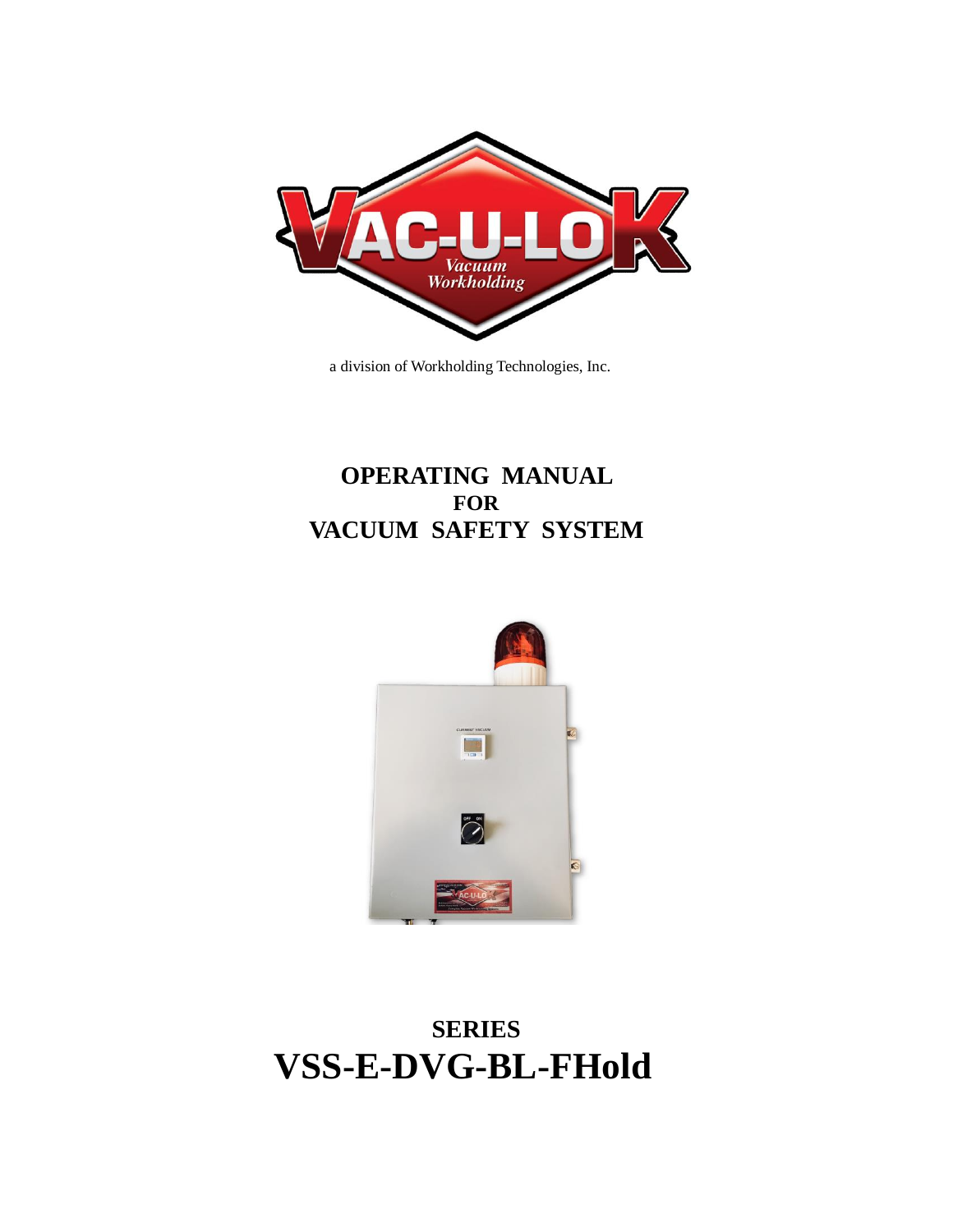#### **1.0 SAFETY INSTALLATION**

#### *Before opening this unit or any Vac-U-Lok electrical equipment, ensure the power cord has been unplugged. Once unplugged, attempt to turn the unit "on" to ensure the power has been disconnected from your Vac-U-Lok product. If the unit turns "on", be sure to unplug the correct power cord and repeat this step.*

As stated in OSHA:

**[1910.335\(a\)\(2\)\(i\)](https://www.osha.gov/pls/oshaweb/owalink.query_links?src_doc_type=STANDARDS&src_unique_file=1910_0335&src_anchor_name=1910.335(a)(2)(i))**

"When working near exposed energized conductors or circuit parts, each employee shall use insulated tools or handling equipment if the tools or handling equipment might make contact with such conductors or parts. If the insulating capability of insulated tools or handling equipment is subject to damage, the insulating material shall be protected."

### **2.0 INTRODUCTION**

Thank you and congratulations on your purchase of a new Vac-U-Lok Digital Vacuum Safety System!

Vac-U-Lok's products are engineered and manufactured to improve your company's performance and productivity in the short-term as well as the long-term. This operating manual is designed to assist you in the installation and maintenance of your VSS-E-DVG-BL-FHold.

VSS-E-DVG-BL-FHold, Economical Vacuum Safety System with a Vacuum Gauge and an Alarm Buzzer & Light. The unit comes complete with a digitally adjustable low vacuum safety sensory that can be set via a digital LCD display. In addition, the digital sensory has an hysteresis setting to avoid "chattering" (bouncing back and forward between the low vacuum setting). The digital display is fastened to a NEMA 12/13 mountable enclosure and a  $\frac{1}{4}$  hose barb with approximately twenty (20) feet of vacuum hose to tie into the vacuum line (near the vacuum chuck). The unit operates on 115V, single phase power and has one (1) selector switch for the digital vacuum gauge operation as well as the engagement of the vacuum safety system operations, which has an alarm buzzer and rotating red light to indicate a loss in vacuum pressure. The unit has a by-pass to the alarm and light when the vacuum workholding system is not in use n your machine during your work piece set-up. The unit has two (2) three (3) wire connections that interfaces to the machine tool Feed Hold. (This unit is recommended for a single vacuum line only)

Digital Switch Buttons

- **Up Arrow** Used to increase the value on screen or change selection.
- **Down Arrow** Used to decrease the value on screen or change the selection.
- **Middle Button**  Used to select/save the current selection on screen or enter settings.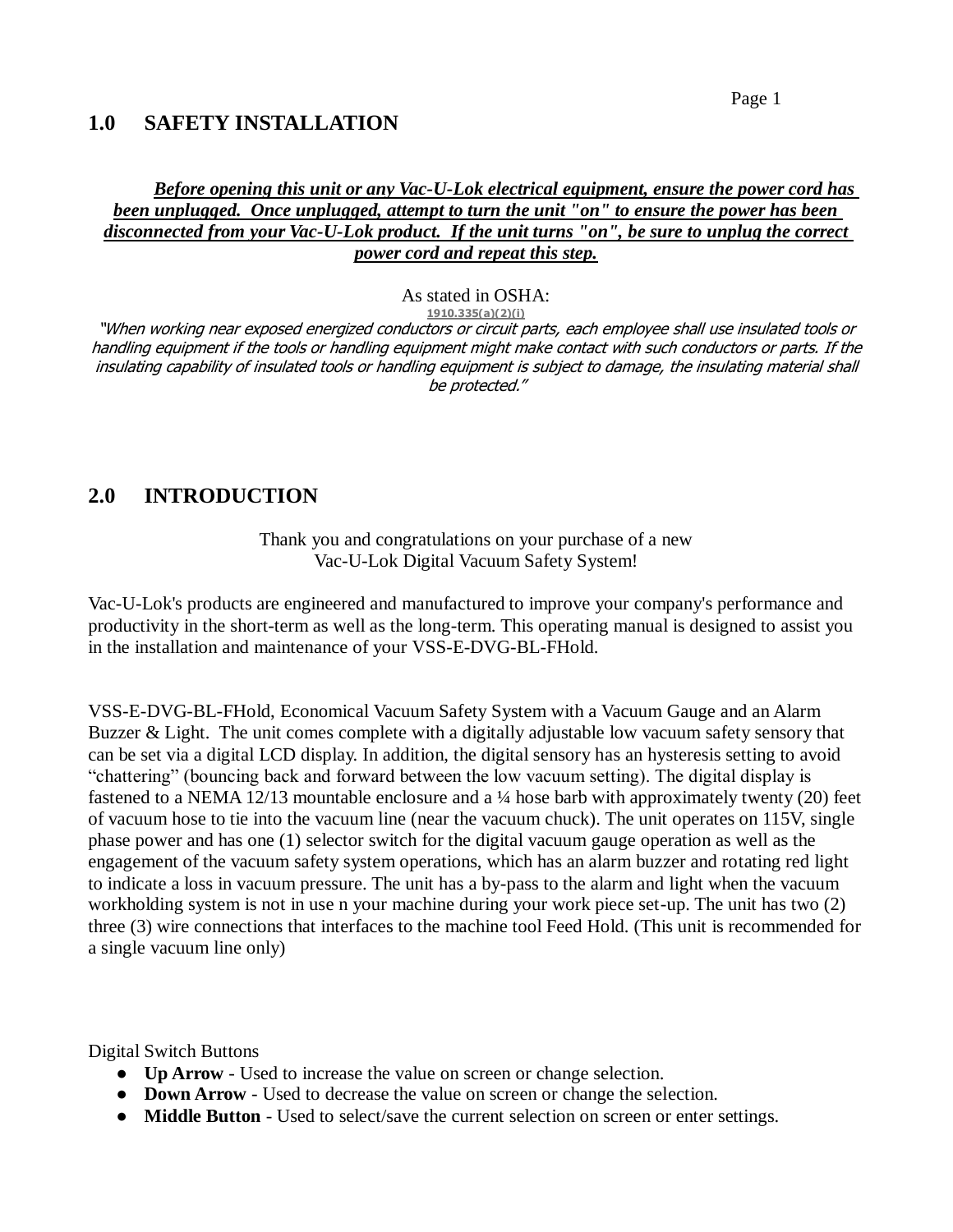## **3.0 QUICK ADJUSTMENTS**

Start by pressing the middle button once. The screen will display 1-H, this number must always be 1 lower than 1-L. Use either arrow key to change 1-H to the desired value. Press the middle button once again. The screen will display 1-L this number must always be 1 higher than 1-H. Use either arrow key to change 1-L to the desired value. By pressing the middle button the screen should read 2-H set this to -2 then press the middle button again and the screen will read 2-L this should be -15 (2-H and 2-L should be left alone and always be at these settings. The switch is now adjusted.

# **4.0 RESTORING VAC-U-LOK'S DEFAULT SETTINGS**

Press and hold the middle button until the screen reads ot1, select "Hys"



Press the middle button once

The screen will read ot2, select "Hys"



Press the middle button once

The screen will read "noC", select "1C2o"



Press the middle button once

The screen will read Spd, set the value to "2"



Press the middle button once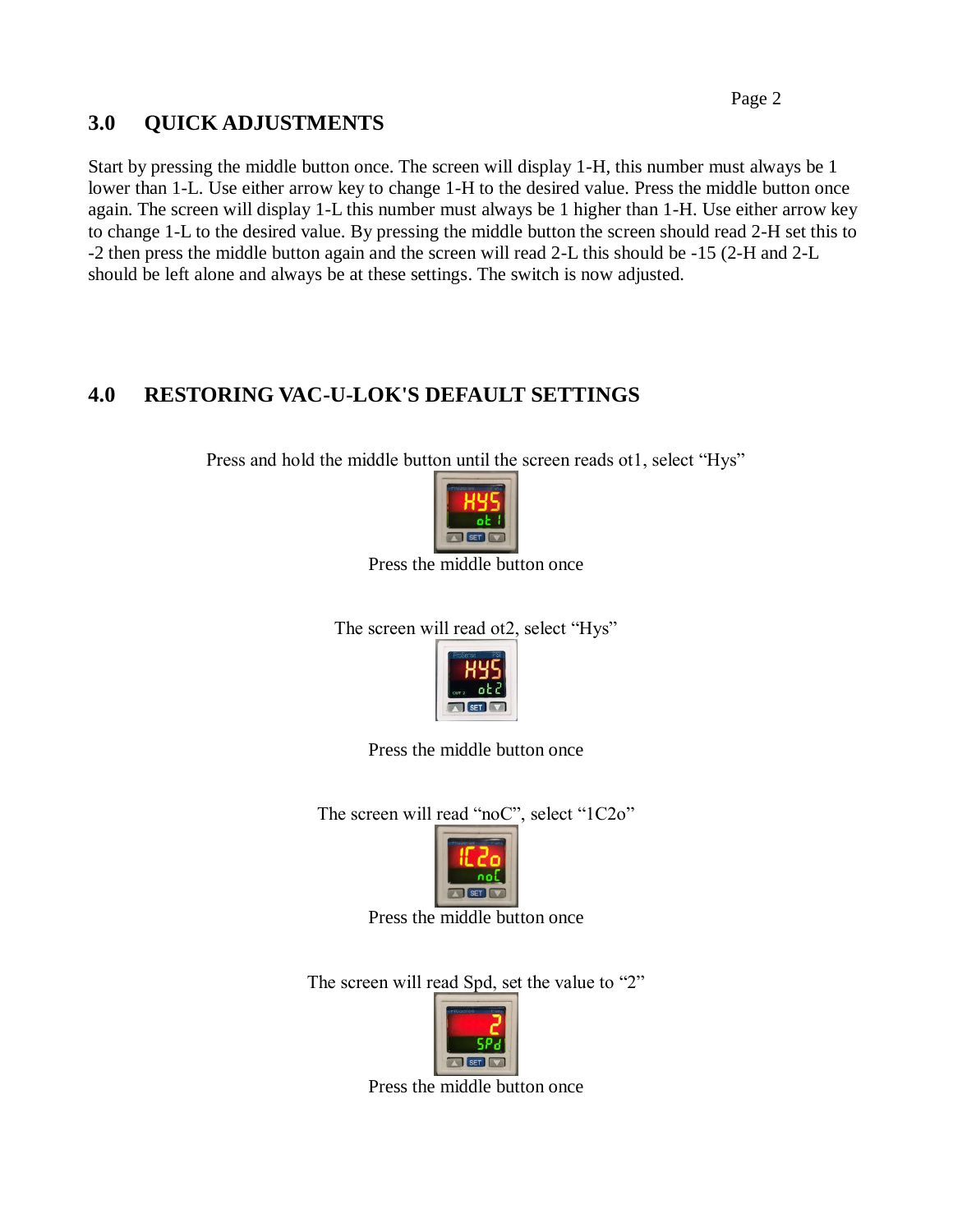#### Page 3 **4.0 RESTORING VAC-U-LOK'S DEFAULT SETTINGS (Continued)**

The screen will read Clr, select "6-on"



Press the middle button once

The screen will read Unt, "select inHG"



Press and hold the middle button until you see the **home screen**

Press and hold the middle button until the screen reads "Pro"



Press the middle button once

The screen will read Sub, select OFF



Press the middle button once

The screen will read dSP, set the value to 100



Press the middle button once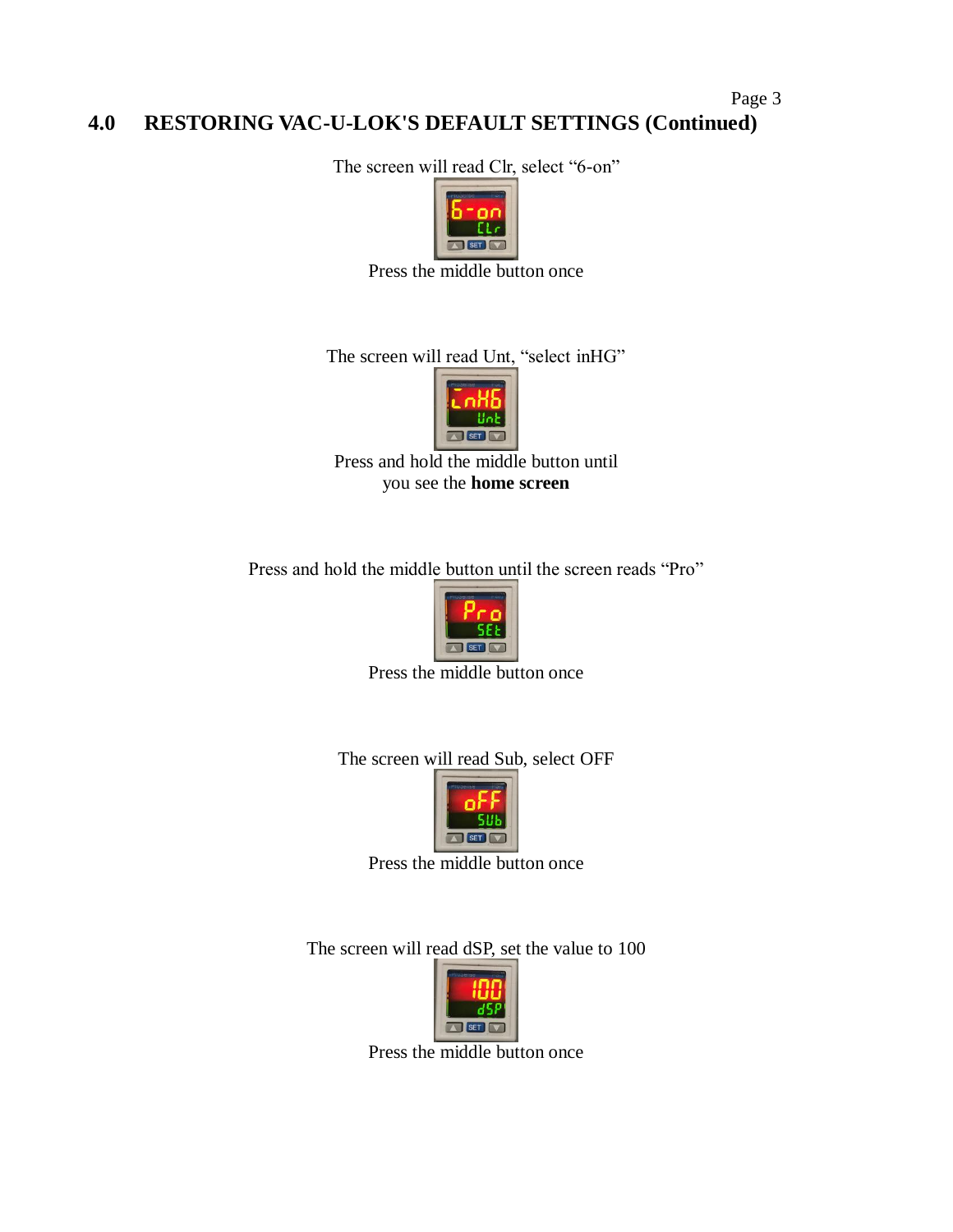#### Page 4 **4.0 RESTORING VAC-U-LOK'S DEFAULT SETTINGS (Continued)**

The screen will read HyS, set the value to "1"



Press the middle button once

The screen will read PuS, select "OFF"



Press the middle button once

The screen will read dPY, "select oUt1"



Press the middle button once

The screen will read Cod, **ignore this setting.**



Press the middle button once

The screen will read Cpy, **ignore this setting.**



Press the middle button once